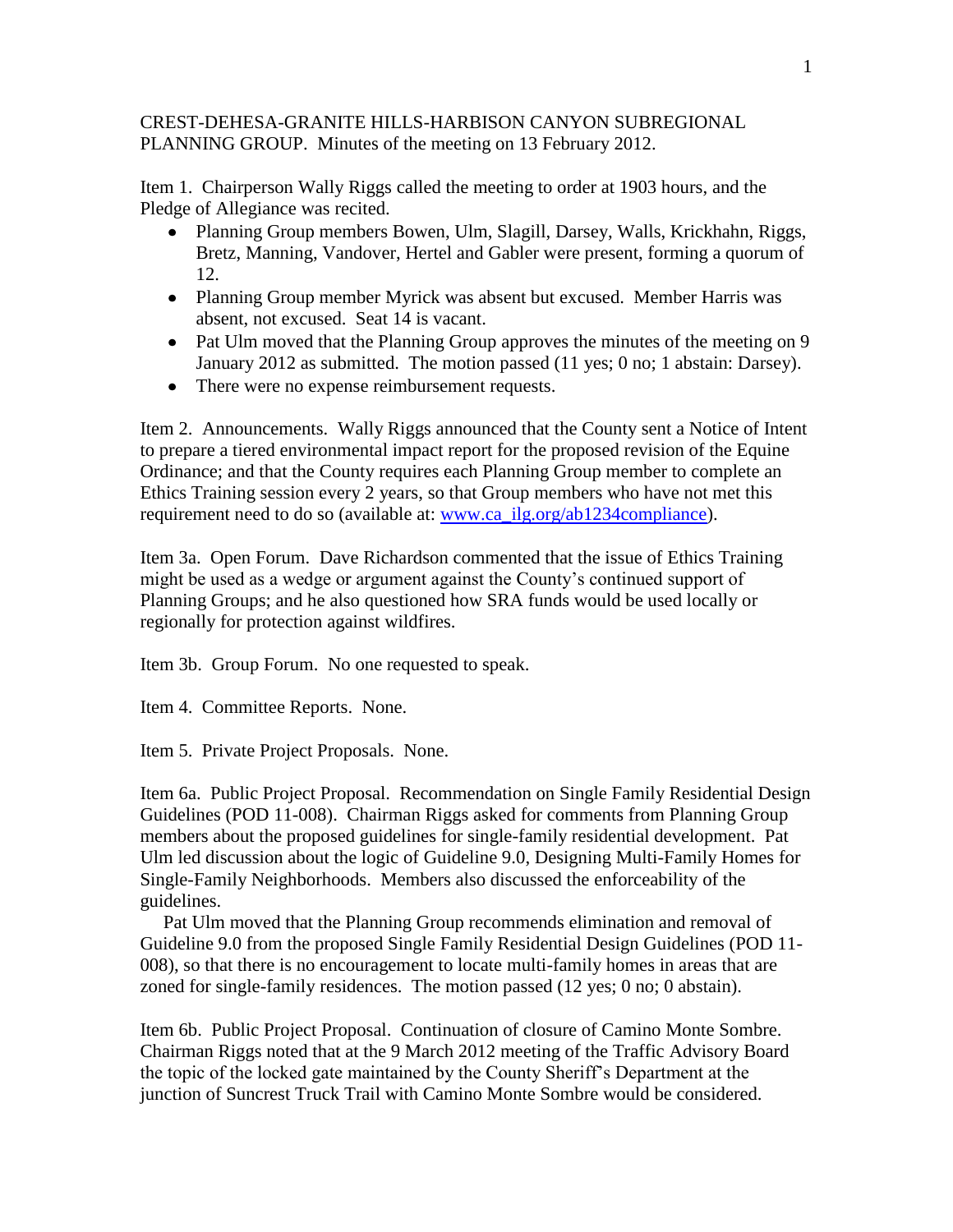Discussion of the Group and public considered the history of locked gates, and the need for gated control of access to the road by the Sheriff.

 Pat Ulm moved that the Planning Group informs the Traffic Advisory Board that the Planning Group supports the Sheriff's proposed action to maintain its locked gate at the west end of Suncrest Truck Trail that closes the end of Camino Monte Sombre. The motion passed (11 yes; 0 no; 1 abstain: Darcey).

Item 6c. Property Specific Request, 102.2 acres, 6 parcels at eastern portion of Granite Hills, 0.2 miles east of Valley View Blvd., via Euclid Avenue (Sam Gazallo, owner). Chairman Riggs decided to continue this item to the 12 March 2012 meeting, since the property owner was not present to explain the basis for requesting Planning Group consideration and action.

Item 6d. Park Land Dedication Ordinance (PLDO) Priority List Proposal. Planning Group member Judy Bowen reported on her work to prepare a revised, current project list for the County's PLDO program, telling the Group that the County staff did not like the lengthy list of many projects for the Subregion's three parks that included a number of ineligible maintenance projects. She provided a handout of a revised 2011/2012 Priority List that detailed 8 projects for South Lane Park, as well as a 2011/2012 Recreation Program Priority List requesting support for after school programs at Nancy Jane Park for elementary and middle school children, and discussed with the Group the reasons for the items included.

 Phil Hertel moved that the Planning Group approves the revised 2011/2012 PLDO Priority List prepared by Judy Bowen and reviewed by the Group, and directs her to forward it to the County staff. The motion passed (12 yes; 0 no; 0 abstain).

Item 7a. Unfinished Business. Report on Red Tape Reduction proposal meeting with Supervisor Jacob and Chairs of all Planning Groups in San Diego County. Chairman Riggs reported the substance of two meetings Supervisor Jacob held with the Chairs of all of the Planning Groups to discuss the recommendations of the Red Tape Reduction Task Force (RTRTF). He provided a handout to the Planning Group members that listed 11 bullet points developed by the Chairs that summarize their consensus response to the proposals of the RTRTF. The bullet points oppose the RTRFT proposals 1) to eliminate the planning and sponsor groups, 2) to arbitrarily decrease and limit the size of planning groups to seven members, 3) to eliminate the Resource Protection Ordinance, 4) to set term limits for planning group members, 5) to reduce Environmental Impact Report requirements that are determined by the California Environmental Quality Act, 6) to eliminate the free appeal rights of the Community Sponsor Groups and Community Planning Groups, and 7) to allow only one planning group opportunity to review a project and its EIR, without allowing additional review for project changes or new information. The other bullet points disagree with the notion that Planning and Sponsor Group expenses and legal liability to the County contribute to "red tape"; disagree with the concept that project applicants should self-certify their environmental and planning documents without independent review by Department of Planning and Land Use; and recommend that a new task force with representation from all stakeholders should examine ways to reduce planning delays and other true "red tape" aspects of project